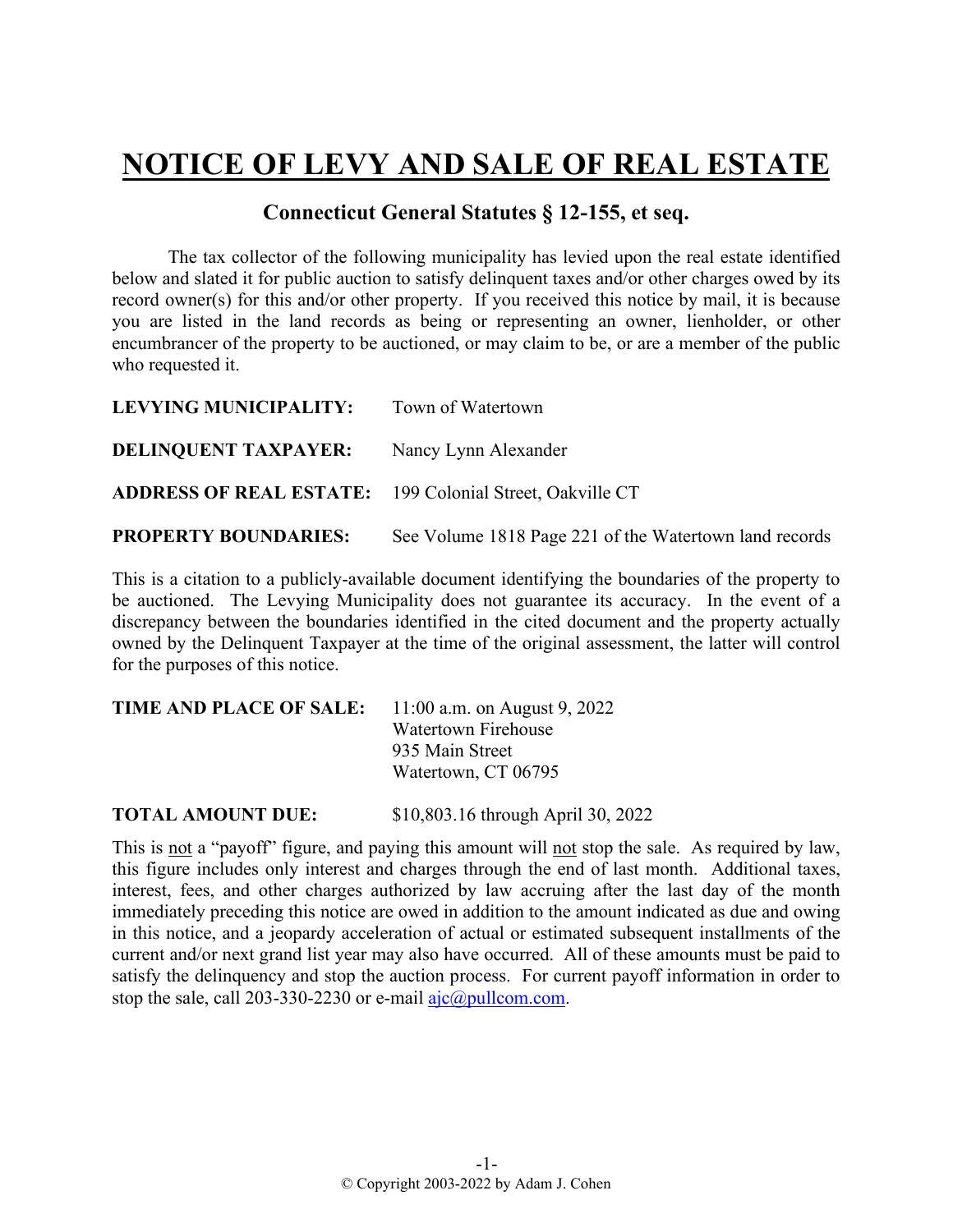**SURVIVING ENCUMBRANCES:** This property will be sold "free and clear" to the winning bidder subject only to: (1) taxes and water/sewer charges laid by the levying municipality which were not yet due and payable at the time of the levy, which is the date accompanying the signature on the first notice of this sale filed in the land records, except as are recovered from the sale; (2) the accrued taxes and water/sewer charges of any other governmental authority against this property; (3) any federal lien recorded until 30 days before the date which is six months after the auction date, except as extinguished pursuant to federal law; (4) easements, covenants and restrictions in favor of other parcels of land predating the time of the levy; (5) solely to the extent any of the delinquencies identified above was assessed on property other than the property to be sold, all encumbrances perfected before this notice was recorded; (6) interests exempt from levy and sale under the Constitution and laws of the United States; (7) the interest of any person or such person's predecessors in title for whom notice of the sale was not sent as required by law, and who had a right to such notice, and who did not in fact know of it within six months thereafter; (8) any monetary encumbrance recorded between May 17, 2022 and the date the first notice of this sale was filed in the land records, unless its holder is notified of the tax sale as required by law or in fact knew of it within six months thereafter; (9) any other interest not foreclosed by this tax sale procedure under state law; and (10) the effect of any federal, state, or local law and the restrictions and conditions in the tax sale notices and announced at the auction.

**PERSONS TO WHOM THIS NOTICE IS SENT:** The following persons are, or may claim to be, or may represent, the known holders of choate interests which will be affected by the sale. Absent payment in full before the auction or valid redemption within six months thereafter, the respective titles, mortgages, liens, restraints on alienation, and other encumbrances in this property in favor of all persons with actual or constructive notice thereof shall be extinguished.

| Nancy Lynn Alexander          | <b>Connecticut Housing Finance Authority</b> |
|-------------------------------|----------------------------------------------|
| 199 Colonial Street           | 999 West Street                              |
| Oakville, CT 06779            | Rocky Hill, CT 06067                         |
|                               |                                              |
| Discover Bank                 | Discover Bank                                |
| P.O. Box 3023                 | 502 East Market Street                       |
| New Albany, OH 43054          | Greenwood, DE 19950                          |
|                               |                                              |
| Lois M. Mulnite or her Estate |                                              |
| 20 Graham Road                |                                              |
| Broad Brook, CT 06016         |                                              |